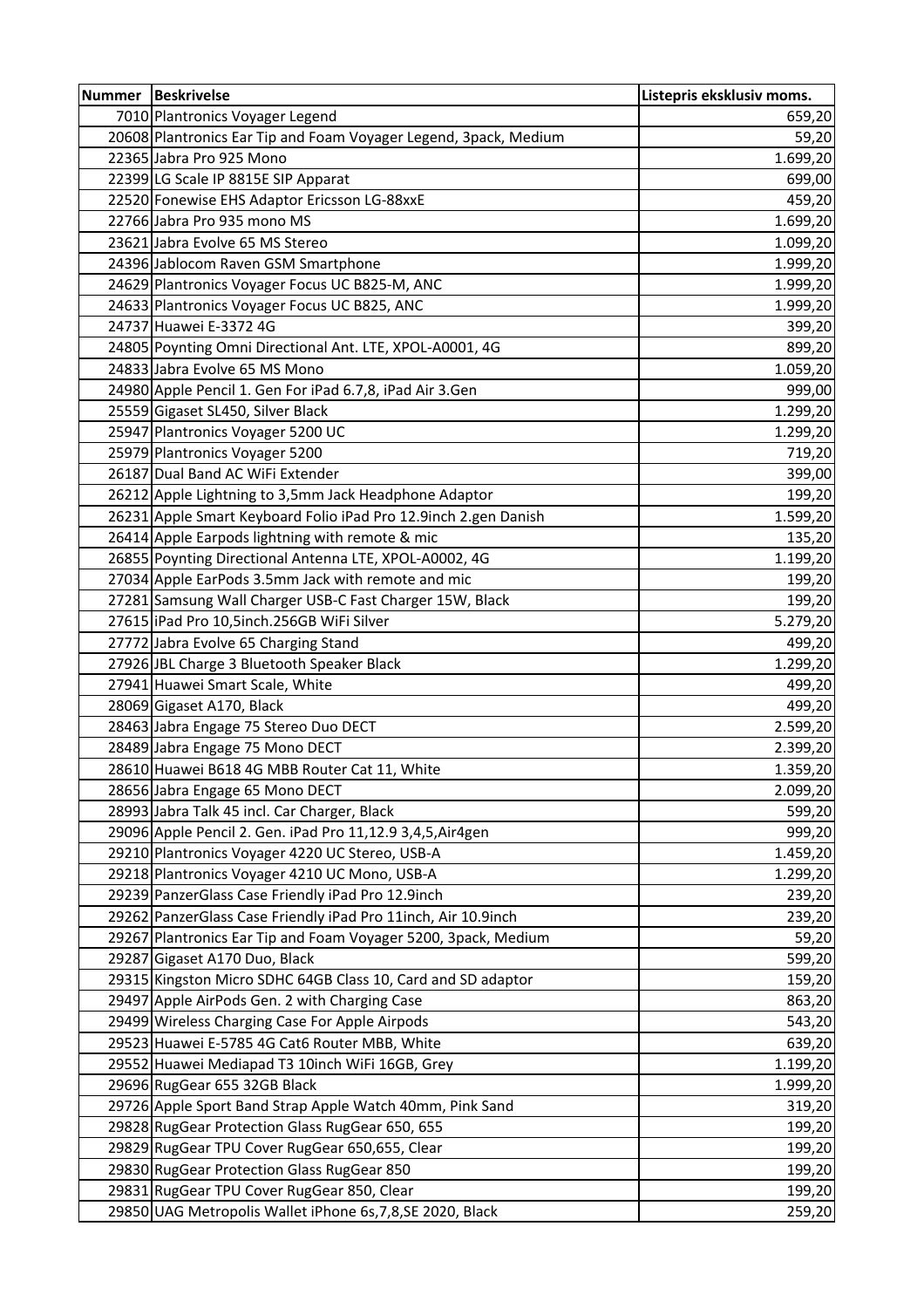| 30135 Gigaset DA310, Black                                                                              | 499,20               |
|---------------------------------------------------------------------------------------------------------|----------------------|
| 30136 Gigaset E290, White                                                                               | 599,20               |
| 30167 PanzerGlass Case Friendly iPhone X, XS, 11 Pro, Black                                             | 207,20               |
| 30168 PanzerGlass Case Friendly iPhone XR, 11, Black                                                    | 207,20               |
| 30256 DORO Power Adapter                                                                                | 159,20               |
| 30265 PanzerGlass Case Friendly iPad 10.2 inch Gen.7, 8, 9                                              | 239,20               |
| 30313 UAG Metropolis Case iPad 10.2inch, Gen.7,8,9 Black                                                | 399,20               |
| 30321 Zebra TC57 4G 32GB Incl. 3y Essential Basic Ass.                                                  | 13.999,20            |
| 30370 PanzerGlass Case Friendly BULK iPhone XR, 11, 50pcs, Black                                        | 10.360,00            |
| 30376 Huawei Super Car Charge Wireless Car Charger, Black                                               | 399,20               |
| 30383 Essentials Booklet Cover iPad 10.2 inch, Black                                                    | 259,20               |
| 30385 Apple Lightning til USB A - 1m                                                                    | 135,20               |
| 30450 Samsung Galaxy Xcover Pro 64GB Enterprise Edition, Black                                          | 3.199,20             |
| 30482 Panzer Curved Glass Samsung Galaxy S20 Plus, Black                                                | 239,20               |
| 30483 Panzer Curved Glass Samsung Galaxy S20 Ultra Black                                                | 239,20               |
| 30503 Huawei B818 4G MBB Router Cat 19, White                                                           | 1.359,20             |
| 30504 Apple Watch Magnetic Charger 1 Meter Cable, White                                                 | 259,20               |
| 30507 Huawei B535 4G MBB Router Cat 6                                                                   | 719,20               |
| 30551 Plantronics Voyager 4210 UC Mono, USB-A, incl Charge Stand                                        | 1.599,20             |
| 30552 Plantronics Voyager 4220 UC Duo, USB-A, incl Charge Stand                                         | 1.699,20             |
| 30557 Puro Nude Cover Samsung Galaxy A41, Clear                                                         | 159,20               |
| 30582 PanzerGlass Case Friendly iPhone 6s, 7, 8, SE 2020, Black                                         | 207,20               |
| 30583 PanzerGlass iPhone 6s, 7, 8, SE 2020                                                              | 175,20               |
| 30584 PanzerGlass Privacy iPhone 6s, 7, 8, SE 2020                                                      | 175,20               |
| 30588 UAG Civilian Cover iPhone 6s, 7, 8, SE 2020, Black                                                | 259,20               |
| 30606 Deltaco Car Charger Dual 2.4 A USB A, Black 10 Pack                                               | 499,20               |
| 30609 Deltaco USB Wall Charger, 1 A USB A, White, 10 Pack                                               | 499,20               |
| 30610 Deltaco Lightning MFi Cable USB A, 1meter, White, 10 Pack                                         | 599,20               |
| 30611 Deltaco USB C Cable USB A, 1 meter, Black, 10 Pack                                                | 599,20               |
| 30624 Kingston Micro SDHC 128GB Class 10, Card and SD adaptor                                           | 199,20               |
| 30705 Essentials TPU Cover BULK iPhone 7,8, SE, Clear, 25pcs                                            | 3.230,00             |
| 30748 Google Nest Mini, Chalk                                                                           | 359,20               |
| 30749 Google Nest Mini, Charcoal                                                                        | 359,20               |
| 30751 Google Nest Hub, Charcoal                                                                         | 599,20               |
| 30752 Google Chromecast Ultra                                                                           | 559,20               |
| 30753 Google Chromecast 3                                                                               | 299,20               |
| 30755 Brodit Charging Cable MicroUSB Magnetic Micro USB Tip, 2meter                                     | 299,20               |
| 30756 Brodit Magnetic Micro USB Tip                                                                     | 99,20                |
| 30757 Brodit Passive Holder Ruggear 650,655, Black                                                      | 399,20               |
| 30758 Brodit Active Holder 12V Cigar Plug, Ruggear 650,655                                              | 1.099,20             |
| 30764 Jabra Evolve2 40 Mono MS, USB A, Black                                                            | 799,20               |
| 30765 Jabra Evolve2 40 Stereo MS, USB A, Black<br>30766 Jabra Evolve2 65 Mono Stand MS, Link380a, Black | 899,20<br>1.599,20   |
| 30767 Jabra Evolve2 65 Mono MS, Link380a, Black                                                         |                      |
| 30768 Jabra Evolve2 65 Stereo Stand MS, Link380a, Black                                                 | 1.359,20             |
|                                                                                                         | 1.699,20             |
| 30789 Huawei GT2 Pro Watch, Silver<br>30797 iPad Air 10.9inch. 64GB 4G Gen 4, Space Grey                | 1.759,20<br>4.879,20 |
| 30798 iPad Air 10.9 inch. 256GB 4G Gen 4, Space Grey                                                    | 5.999,20             |
| 30801 Brodit Charging Cable USB C Magnetic USB C Tip, 2meter                                            | 299,20               |
| 30802 Brodit Magnetic USB C Tip                                                                         | 99,20                |
| 30823 Samsung Galaxy S20 FE 5G 128GB Blue                                                               | 4.159,20             |
| 30856 Sony MDR EX155AP 3.5mm Jack In Ear Headphones, Black                                              | 199,20               |
| 30859 Sony WI C200 Bluetooth In Ear Headphones, White                                                   | 239,20               |
| 30862 Sony WH CH510 Bluetooth On Ear Headphones, Black                                                  | 279,20               |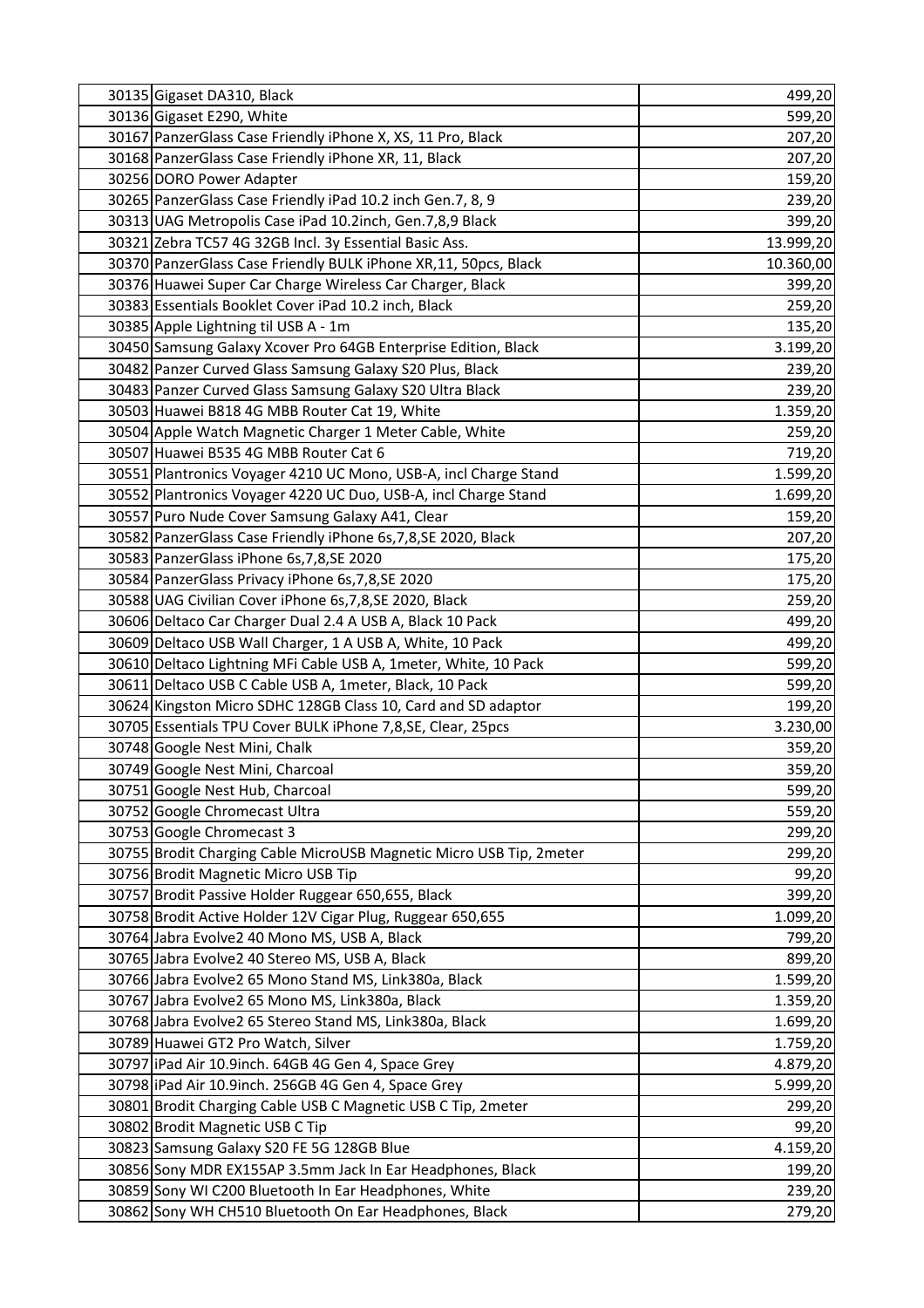| 30863 Sony WH CH510 Bluetooth On Ear Headphones, White              | 279,20   |
|---------------------------------------------------------------------|----------|
| 30865 Sony WH H910N Bluetooth Over Ear Headphones, Black            | 1.439,20 |
| 30905 Google Nest Audio, Chalk                                      | 639,20   |
| 30906 Google Nest Audio, Charcoal                                   | 639,20   |
| 30909 iPhone 12 Mini 64GB Black                                     | 4.239,20 |
| 30910 iPhone 12 Mini 64GB White                                     | 4.239,20 |
| 30911 iPhone 12 Mini 64GB Red                                       | 4.239,20 |
| 30912 iPhone 12 Mini 64GB Blue                                      | 4.239,20 |
| 30913 iPhone 12 Mini 64GB Green                                     | 4.239,20 |
| 30914 iPhone 12 Mini 128GB Black                                    | 4.639,20 |
| 30915 iPhone 12 Mini 128GB White                                    | 4.639,20 |
| 30924 iPhone 12 64GB Black                                          | 4.959,20 |
| 30925 iPhone 12 64GB White                                          | 4.959,20 |
| 30926 iPhone 12 64GB Red                                            | 4.959,20 |
| 30927 iPhone 12 64GB Blue                                           | 4.959,20 |
| 30928 iPhone 12 64GB Green                                          | 4.959,20 |
| 30929 iPhone 12 128GB Black                                         | 5.359,20 |
| 30930 iPhone 12 128GB White                                         | 5.359,20 |
| 30984 UAG Civilian Cover iPhone 12 Mini, Black                      | 279,20   |
| 30988 UAG Civilian Cover iPhone 12, 12 Pro, Black                   | 279,20   |
| 31021 Apple USB-C Power Adapter 20W                                 | 135,20   |
| 31022 Apple MagSafe Charger                                         | 279,20   |
| 31023 Apple Leather MagSafe Cover iPhone 12 Mini, Black             | 423,20   |
| 31024 Apple Silicone MagSafe Cover iPhone 12 Mini, Black            | 343,20   |
| 31026 Apple Leather MagSafe Cover iPhone 12, 12 Pro, Black          | 423,20   |
| 31027 Apple Silicone MagSafe Cover iPhone 12, 12 Pro, Black         | 343,20   |
| 31028 Apple Silicone MagSafe Cover iPhone 12, 12 Pro, Deep Navy     | 343,20   |
| 31039 PanzerGlass Case Friendly iPhone 12 Mini, Black               | 207,20   |
| 31040 PanzerGlass Case Friendly iPhone 12, 12 Pro, Black            | 207,20   |
| 31041 PanzerGlass Case Friendly iPhone 12 Pro Max, Black            | 207,20   |
| 31059 iPhone 11 64GB Black                                          | 3.519,20 |
| 31060 iPhone 11 64GB White                                          | 3.519,20 |
| 31065 iPhone 11 128GB Black                                         | 3.919,20 |
| 31066 iPhone 11 128GB White                                         | 3.919,20 |
| 31078 Apple Leather MagSafe Wallet Baltic Blue                      | 439,20   |
| 31087 Kammunica Kaerdesk V9 4G Smartphone                           | 2.999,20 |
| 31088 Apple MagSafe Duo Charger                                     | 919,20   |
| 31089 Krusell Essentials Soft Cover Samsung Galaxy A40, Clear       | 199,20   |
| 31103 Sony WH 1000XM4 Bluetooth Over Ear Headphones, Black          | 2.239,20 |
| 31104 Krusell TPU Cover Samsung Galaxy S10, Clear                   | 159,20   |
| 31115 Nokia 6300 4G, Grey                                           | 559,20   |
| 31123 Samsung Earphones with mic                                    | 199,20   |
| 31143 Nokia Micro-USB Wall Charger 18W                              | 135,20   |
| 31169 Samsung Galaxy S21 5G 128GB Enterprise Edition, Grey          | 5.439,20 |
| 31179 UAG Plyo Ice Cover Samsung Galaxy S21, Clear                  | 239,20   |
| 31181 Samsung Smart Clear View Cover Samsung Galaxy S21 Ultra Black | 359,20   |
| 31183 Zyxel NR2101 MBB 5G Router                                    | 3.679,20 |
| 31188 Jabra Link EHS-Adaptor For Avaya                              | 359,20   |
| 31190 Garmin Venu SQ Slate Smartwatch, Grey                         | 1.359,20 |
| 31195 Lenovo Tab M10 HD 4G 32GB, Grey                               | 1.119,20 |
| 31196 Lenovo Tab M10 FHD Plus 4G 64GB, Grey                         | 1.439,20 |
| 31198 Jabra Evolve 75 Stereo MS, BT USB UC                          | 1.839,20 |
| 31199 Samsung USB-C Charger 25W                                     | 199,20   |
| 31202 Panzer Full Fit Glass Nokia 3.4, 5.4, Black                   | 199,20   |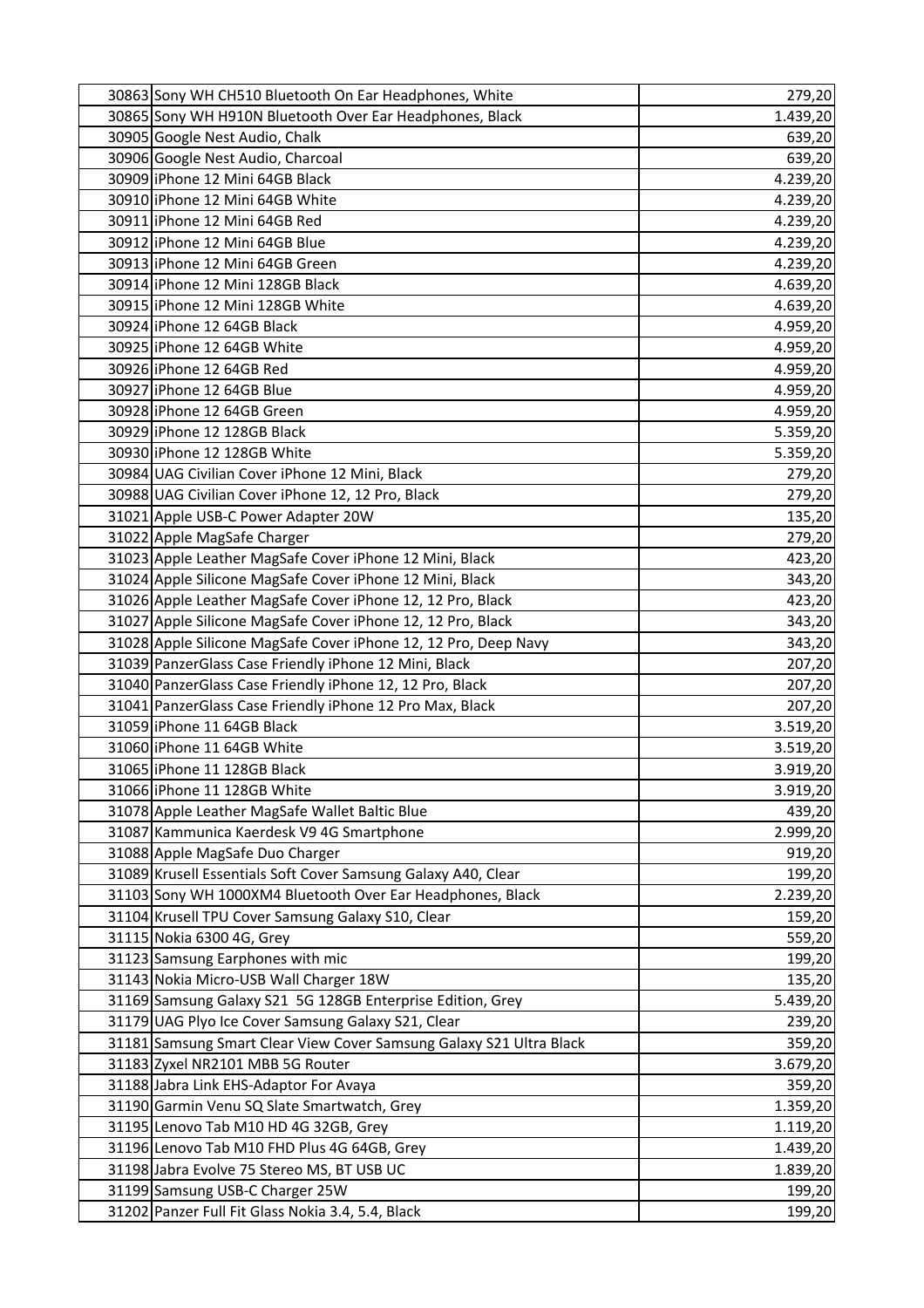| 31205 Nokia 800 Tough 4G                                                                                   | 719,20           |
|------------------------------------------------------------------------------------------------------------|------------------|
| 31208 Samsung Galaxy A32 5G 64GB Enterprise Edition, Black                                                 | 1.679,20         |
| 31209 Samsung Galaxy Xcover 5 64GB Enterprise Edition, Black                                               | 1.759,20         |
| 31277 UAG Plyo Ice Cover Samsung Galaxy A52, A52S, Clear                                                   | 239,20           |
| 31289 Essentials Qi Charging Pad 10W USB C Cable 1m, LED, Black                                            | 119,20           |
| 31290 Essentials Qi Charging Stand 15W, USB C Cable 1m, Black                                              | 239,20           |
| 31291 iPhone 12 Mini 64GB Purple                                                                           | 4.239,20         |
| 31294 iPhone 12 64GB Purple                                                                                | 4.959,20         |
| 31297 iPad Pro 11inch. 128GB Wifi 5G Gen. 3, Space Grey                                                    | 6.399,20         |
| 31298 iPad Pro 11inch. 256GB Wifi 5G Gen. 3, Space Grey                                                    | 7.039,20         |
| 31299 iPad Pro 12.9 inch. 256GB Wifi 5G, Gen. 5, Space Gray                                                | 8.879,20         |
| 31303 Apple TV 4K 32GB 2. generation                                                                       | 1.199,20         |
| 31304 Apple TV 4K 64GB 2. generation                                                                       | 1.359,20         |
| 31331 Samsung Galaxy Tab A7 Lite Wifi, 32GB, Grey                                                          | 1.079,20         |
| 31332 Samsung Galaxy Tab A7 Lite 4G, 32GB, Grey                                                            | 1.279,20         |
| 31337 Samsung Book Cover Samsung Galaxy Tab 7 Lite Grey                                                    | 319,20           |
| 31344 Brodit Table Charger 4 Slots Adjustable fit, USB C                                                   | 5.299,20         |
| 31351 Samsung Galaxy A22 5G 64GB Grey                                                                      | 1.359,20         |
| 31352 Samsung Galaxy A22 5G 64GB White                                                                     | 1.359,20         |
| 31353 Samsung Galaxy A22 5G 64GB Violet                                                                    | 1.359,20         |
| 31360 PanzerGlass Case Friendly Priv iPhone 6s, 7, 8, SE 2020, Black                                       | 207,20           |
| 31361 PanzerGlass Case Friendly Priv iPhone X, XS, 11 Pro, Black                                           | 207,20           |
| 31362 PanzerGlass Case Friendly Priv iPhone XR, 11, Black                                                  | 207,20           |
| 31364 PanzerGlass Case Friendly Priv iPhone 12 Mini, Black                                                 | 207,20           |
| 31365 PanzerGlass Case Friendly Priv iPhone 12, 12 Pro, Black                                              | 207,20           |
| 31367 PanzerGlass Case Friendly Samsung Galaxy Xcover Pro                                                  | 175,20           |
| 31368 PanzerGlass Case Friendly Samsung Galaxy S20 FE, Black                                               | 207,20           |
| 31370 PanzerGlass Case Friendly Samsung Galaxy A32 5G, Black                                               | 175,20           |
| 31371 PanzerGlass Case Friendly Samsung Galaxy A52, A53, Black                                             | 207,20           |
| 31372 PanzerGlass Case Friendly Samsung Galaxy Xcover 5                                                    | 175,20           |
| 31373 PanzerGlass Case Friendly Samsung Galaxy A22 5G, Black                                               | 175,20           |
| 31374 PanzerGlass Case Friendly Samsung Galaxy S21, Black                                                  | 207,20           |
| 31377 PanzerGlass Case Friendly Motorola G30, Black                                                        | 175,20           |
| 31380 Sony Xperia 1 III 256GB 5G Black                                                                     | 7.999,20         |
| 31382 PanzerGlass Case Friendly Sony Xperia 1 III, Black                                                   | 207,20           |
| 31383 Essentials TPU Cover iPhone 6s, 7, 8, SE 2020, Clear                                                 | 159,20           |
| 31384 Essentials TPU Cover iPhone XR, 11, Clear                                                            | 159,20           |
| 31385 Essentials TPU Cover iPhone 12 Mini, Clear                                                           | 159,20           |
| 31386 Essentials TPU Cover iPhone 12, 12 Pro, Clear                                                        | 159,20           |
| 31388 Essentials TPU Cover Samsung Galaxy A52, A52s, Clear                                                 | 159,20           |
| 31389 Essentials TPU Cover Samsung Galaxy S20 FE, Clear                                                    | 159,20           |
| 31390 Essentials TPU Cover Samsung Galaxy A22, Clear                                                       | 159,20           |
| 31391 Essentials TPU Cover Samsung Galaxy A32 5G, Clear                                                    | 159,20           |
| 31392 Essentials TPU Cover Samsung Xcover 5, Clear<br>31393 Essentials TPU Cover Samsung Xcover Pro, Clear | 159,20           |
| 31394 UAG Plyo Ice Cover Samsung Galaxy Xcover 5, Clear                                                    | 159,20           |
| 31398 Essentials TPU Cover Sony Xperia 1 III, Clear                                                        | 239,20<br>159,20 |
| 31399 Essentials Silicone Cover iPhone 6s, 7, 8, SE 2020, Black                                            | 183,20           |
| 31400 Essentials Silicone Cover iPhone 6s, 7, 8, SE 2020, Red                                              | 183,20           |
| 31401 Essentials Silicone Cover iPhone XR, 11, Black                                                       | 183,20           |
| 31402 Essentials Silicone Cover iPhone XR, 11, Red                                                         | 183,20           |
| 31403 Essentials Silicone Cover iPhone 12 Mini, Black                                                      | 183,20           |
| 31404 Essentials Silicone Cover iPhone 12 Mini, Red                                                        | 183,20           |
| 31405 Essentials Silicone Cover iPhone 12, 12 Pro, Black                                                   | 183,20           |
|                                                                                                            |                  |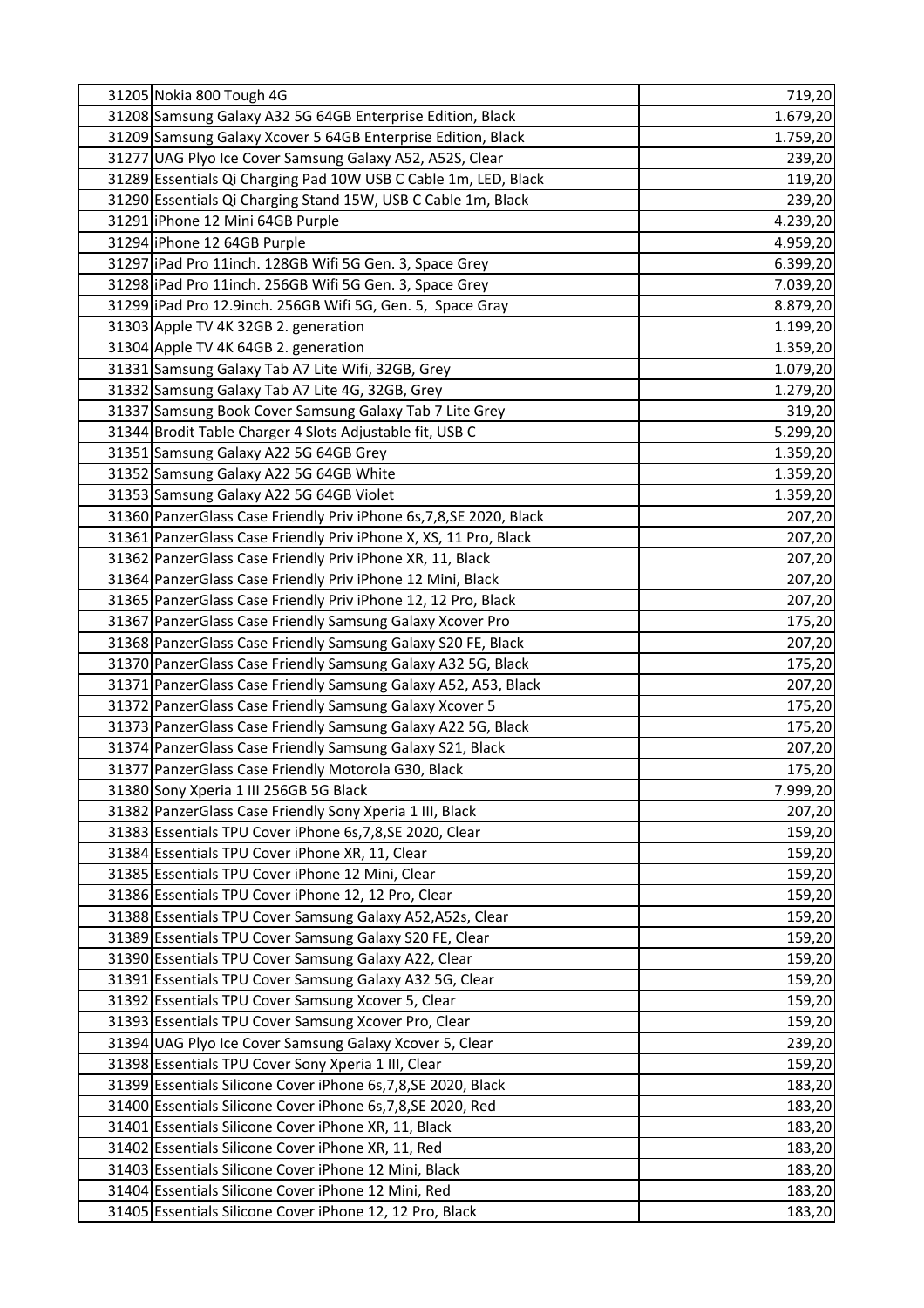| 31406 Essentials Silicone Cover iPhone 12, 12 Pro, Red               | 183,20 |
|----------------------------------------------------------------------|--------|
| 31407 Essentials 3 Card PU Wallet iPhone 6s, 7, 8, SE 2020, Black    | 199,20 |
| 31408 Essentials 3 Card PU Wallet iPhone XR, 11, Black               | 199,20 |
| 31409 Essentials 3 Card PU Wallet iPhone 12 Mini, Black              | 199,20 |
| 31410 Essentials 3 Card PU Wallet iPhone 12, 12 Pro, Black           | 199,20 |
| 31411 Essentials 3 Card PU Wallet Universal 5,8 inch, Black          | 199,20 |
| 31412 Essentials 3 Card PU Wallet Universal 6,5 inch, Black          | 199,20 |
| 31413 Essentials 3 Card PU Detach Wa iPhone 6s, 7, 8, SE 2020, Black | 239,20 |
| 31414 Essentials 3 Card PU Detach Wa iPhone XR, 11, Black            | 239,20 |
| 31415 Essentials 3 Card PU Detach Wa iPhone 12 Mini, Black           | 239,20 |
| 31416 Essentials 3 Card PU Detach Wa iPhone 12, 12 Pro, Black        | 239,20 |
| 31419 Essentials 3 Card PU Detach Wa Samsung Galaxy A52, A52s, Black | 239,20 |
| 31420 Essentials 3 Card PU Detach Wa Samsung Galaxy S20 FE, Black    | 239,20 |
| 31421 Essentials 3 Card PU Detach Wa Samsung Galaxy A22, Black       | 239,20 |
| 31422 Essentials 3 Card PU Detach Wa Samsung Galaxy A32 5G, Black    | 239,20 |
| 31423 Essentials 3 Card PU Detach Wa Samsung Xcover 5, Black         | 239,20 |
| 31424 Essentials 3 Card PU Detach Wa Samsung Xcover Pro, Black       | 239,20 |
| 31428 Essentials Leather Detach Wa iPhone 6s, 7, 8, SE 2020, Black   | 279,20 |
| 31429 Essentials Leather Detach Wa iPhone 6s, 7, 8, SE 2020, Red     | 279,20 |
| 31430 Essentials Leather Detach Wa iPhone 6s, 7, 8, SE 2020, Grey    | 279,20 |
| 31431 Essentials Leather Detach Wa iPhone XR, 11, Black              | 279,20 |
| 31432 Essentials Leather Detach Wa iPhone XR, 11, Red                | 279,20 |
| 31433 Essentials Leather Detach Wa iPhone 12 Mini, Black             | 279,20 |
| 31434 Essentials Leather Detach Wa iPhone 12 Mini, Red               | 279,20 |
| 31435 Essentials Leather Detach Wa iPhone 12, 12 Pro, Black          | 279,20 |
| 31436 Essentials Leather Detach Wa iPhone 12, 12 Pro, Red            | 279,20 |
| 31437 Essentials Car Charger 12W USB A to Lightning, 1m, Black       | 239,20 |
| 31438 Essentials Car Charger 30W 2x USB C, Black                     | 199,20 |
| 31439 Essentials Car Charger 12W 2x USB A, Black                     | 135,20 |
| 31440 Essentials Car Charger 18W, 20W USB A 18W, USB C 20W, Black    | 159,20 |
| 31441 Essentials Wall Charger 12W 2x USB A 2.4A, White               | 119,20 |
| 31442 Essentials Wall Charger 12W USB A to Lightning, 1m, Black      | 199,20 |
| 31443 Essentials Wall Charger 12W USB A to Micro USB, 1m, White      | 159,20 |
| 31444 Essentials Wall Charger 30W USB C, White                       | 135,20 |
| 31445 Essentials Wall Charger 18W20W USB A 18W, USB C 20W, White     | 135,20 |
| 31446 Essentials Wall Charger 12W USB A to Lightning, 1m, White      | 199,20 |
| 31447 Essentials Lightning MFI Cable USB A to Lightning, 1m, White   | 135,20 |
| 31448 Essentials Lightning MFI Cable USB A to Lightning, 1m, Black   | 135,20 |
| 31449 Essentials Lightning MFI Cable USB A to Lightning, 2m, White   | 159,20 |
| 31450 Essentials Lightning MFI Cable USB C to Lightning, 1m, Black   | 135,20 |
| 31451 Essentials Lightning MFI Cable USB C to Lightning, 2m, White   | 159,20 |
| 31452 Essentials Lightning MFI Cable USB C to Lightning, 1m, White   | 135,20 |
| 31453 Essentials Micro USB Cable USB A to Micro USB, 1m, Black       | 103,20 |
| 31454 Essentials Micro USB Cable USB A to Micro USB, 2m, Black       | 135,20 |
| 31455 Essentials USB C Cable USB A to USB C, 1m, White               | 103,20 |
| 31456 Essentials USB C Cable USB A to USB C, 1m, Black               | 103,20 |
| 31457 Essentials USB C Cable USB A to USB C, 2m, Black               | 135,20 |
| 31458 Essentials USB C Cable USB C to USB C, 1m, White               | 103,20 |
| 31459 Essentials USB C Cable USB C to USB C, 1m, Black               | 103,20 |
| 31460 Essentials USB C Cable USB C to USB C, 2m, White               | 135,20 |
| 31461 Essentials USB C Cable USB C to USB C, 2m, Black               | 135,20 |
| 31462 Essentials Lightning MFI Cable USB A to Lightning, 3m, White   | 199,20 |
| 31463 Essentials Lightning MFI Cable USB C to Lightning, 3m, White   | 199,20 |
| 31464 Essentials USB C Cable USB A to USB C, 3m, White               | 159,20 |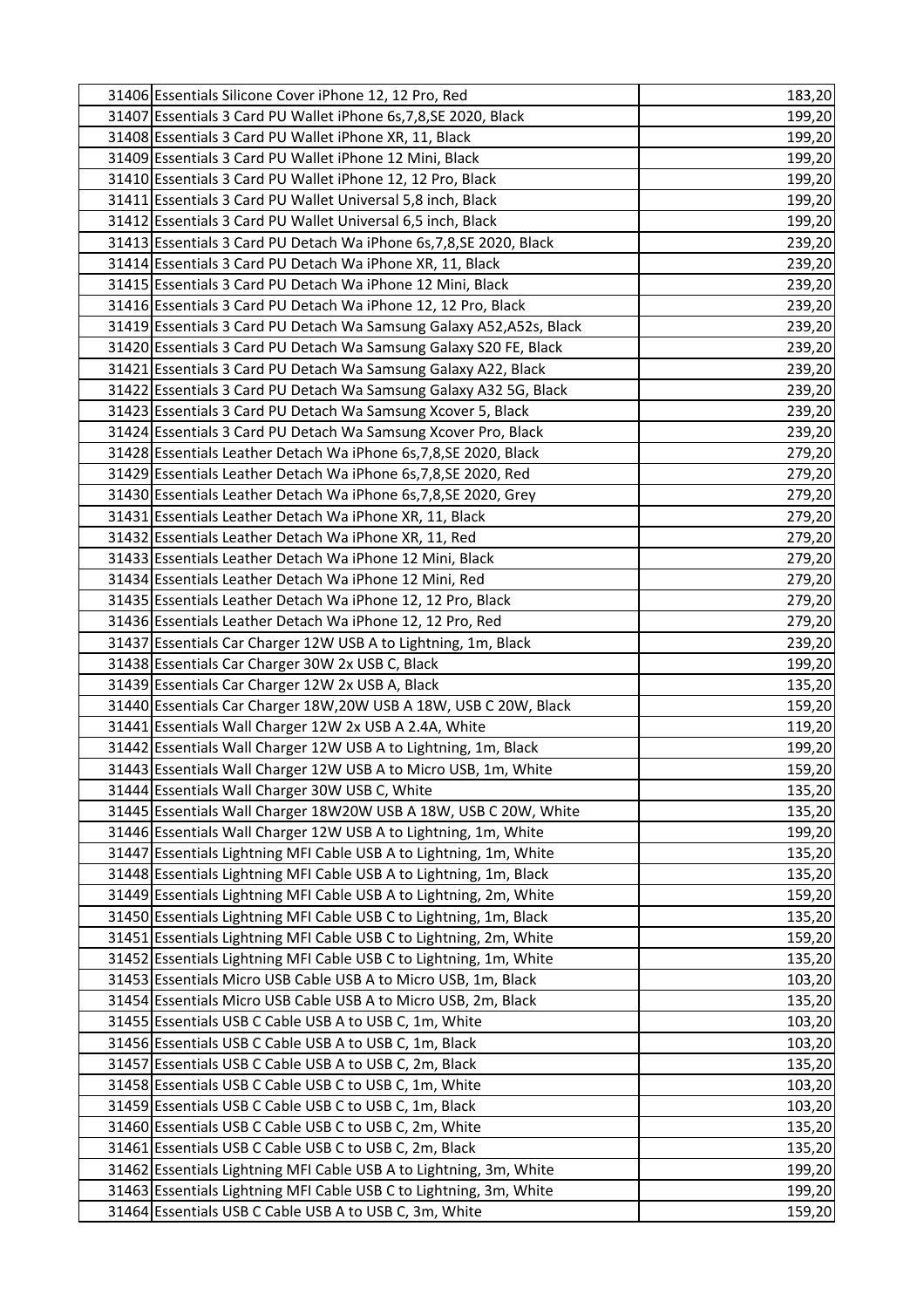| 31465 Essentials USB C Cable USB C to USB C, 3m, White           | 159,20               |
|------------------------------------------------------------------|----------------------|
| 31466 Essentials Car Mount Air Vent and Dashboard                | 135,20               |
| 31467 Essentials Car Mount Air Vent, Magnetic, Black             | 103,20               |
| 31468 Essentials Car Wireless Charge 10W Wireless Charger, Black | 239,20               |
| 31469 Essentials Power Bank 10.000 mAh, 2x USB A, Black          | 159,20               |
| 31470 Essentials Power Bank 20.000 mAh, 2x USB A, Black          | 239,20               |
| 31471 Essentials Touch Screen Pen 2-in-1 write and touch pen     | 79,20                |
| 31483 Samsung Galaxy Z Fold3 5G 256GB, Black                     | 11.359,20            |
| 31484 Samsung Galaxy Z Fold3 5G 256GB, Silver                    | 11.359,20            |
| 31485 Samsung Galaxy Z Fold3 5G 256GB, Green                     | 11.359,20            |
| 31486 Samsung Galaxy Z Fold3 5G 512GB, Black                     | 11.919,20            |
| 31497 Samsung Galaxy A52s 5G 128GB Enterprise Edition, Black     | 2.799,20             |
| 31498 Samsung Leather Cover Samsung Galaxy Z Fold3, Black        | 479,20               |
| 31499 Samsung Leather Cover Samsung Galaxy Z Flip3, Black        | 479,20               |
| 31500 Samsung Clear Cover Samsung Galaxy Z Flip3, Clear          | 479,20               |
| 31501 Apple USB-C to Lightning Cable 2 meter, White              | 239,20               |
| 31502 Samsung Galaxy Watch4 Classic 46mm, LTE, Black             | 2.719,20             |
| 31503 Samsung Galaxy Watch4 40mm, LTE, Black                     | 1.919,20             |
| 31504 Samsung Galaxy Watch4 40mm, LTE, Pink Rosa                 | 1.919,20             |
| 31505 Samsung Galaxy Buds2, Black                                | 959,20               |
| 31506 Sony WF-1000XM4 Bluetooth In Ear Headphones, Black         | 1.599,20             |
| 31508 Sony SRS-RA3000 Speaker, Black                             | 1.999,20             |
| 31509 Sony SRS-XP700 Speaker, Black                              | 3.039,20             |
| 31512 PanzerGlass Full Body Apple Watch 6, SE, 40mm, Clear       | 207,20               |
| 31514 PanzerGlass Full Body Apple Watch 6, SE, 44mm, Clear       | 207,20               |
| 31515 Nokia XR20 5G 128GB, Grey                                  | 3.439,20             |
| 31516 Essentials TPU Cover Nokia XR20, Clear                     | 159,20               |
| 31517 PanzerGlass Case Friendly Nokia XR20, Black                | 175,20               |
| 31518 Nokia X20 5G 128GB, Blue                                   | 2.399,20             |
| 31519 PanzerGlass Case Friendly Nokia X20, Clear                 | 175,20               |
| 31520 Doro 731X 4G                                               | 899,20               |
| 31521 Essentials Wall Charger 20W USB C to USB C, 1m, Black      | 239,20               |
| 31522 Essentials USB C to 3.5mm Jack Audio Adaptor, White        | 119,20               |
| 31525 Samsung Xcover Pro Battery                                 | 299,20               |
| 31526 Essentials TPU Cover Nokia X20, Clear                      | 159,20               |
| 31527 UAG Plyo Ice Cover iPhone 6s, 7, 8, SE 2020, Clear         | 239,20               |
| 31528 UAG Plyo Ice Cover iPhone 12, 12 Pro, Clear                | 239,20               |
| 31529 UAG Plyo Ice Cover iPhone 12 Mini, Clear                   | 239,20               |
| 31530 iPhone 13 128GB Midnight                                   | 5.599,20             |
| 31531 iPhone 13 128GB Starlight                                  | 5.599,20             |
| 31532 iPhone 13 128GB Pink                                       | 5.599,20             |
| 31533 iPhone 13 128GB Red                                        | 5.599,20             |
| 31534 iPhone 13 128GB Blue                                       | 5.599,20             |
| 31535 iPhone 13 256GB Midnight                                   | 6.319,20             |
| 31536 iPhone 13 256GB Starlight                                  | 6.319,20             |
| 31537 iPhone 13 256GB Pink                                       | 6.319,20             |
| 31538 iPhone 13 256GB Red                                        | 6.319,20             |
| 31539 iPhone 13 256GB Blue<br>31540 iPhone 13 512GB Midnight     | 6.319,20             |
|                                                                  | 7.759,20             |
| 31541   iPhone 13 512GB Starlight<br>31542 iPhone 13 512GB Pink  | 7.759,20             |
| 31543 iPhone 13 512GB Red                                        | 7.759,20<br>7.759,20 |
| 31544 iPhone 13 512GB Blue                                       | 7.759,20             |
| 31545 iPhone 13 Mini 128GB Midnight                              | 4.959,20             |
|                                                                  |                      |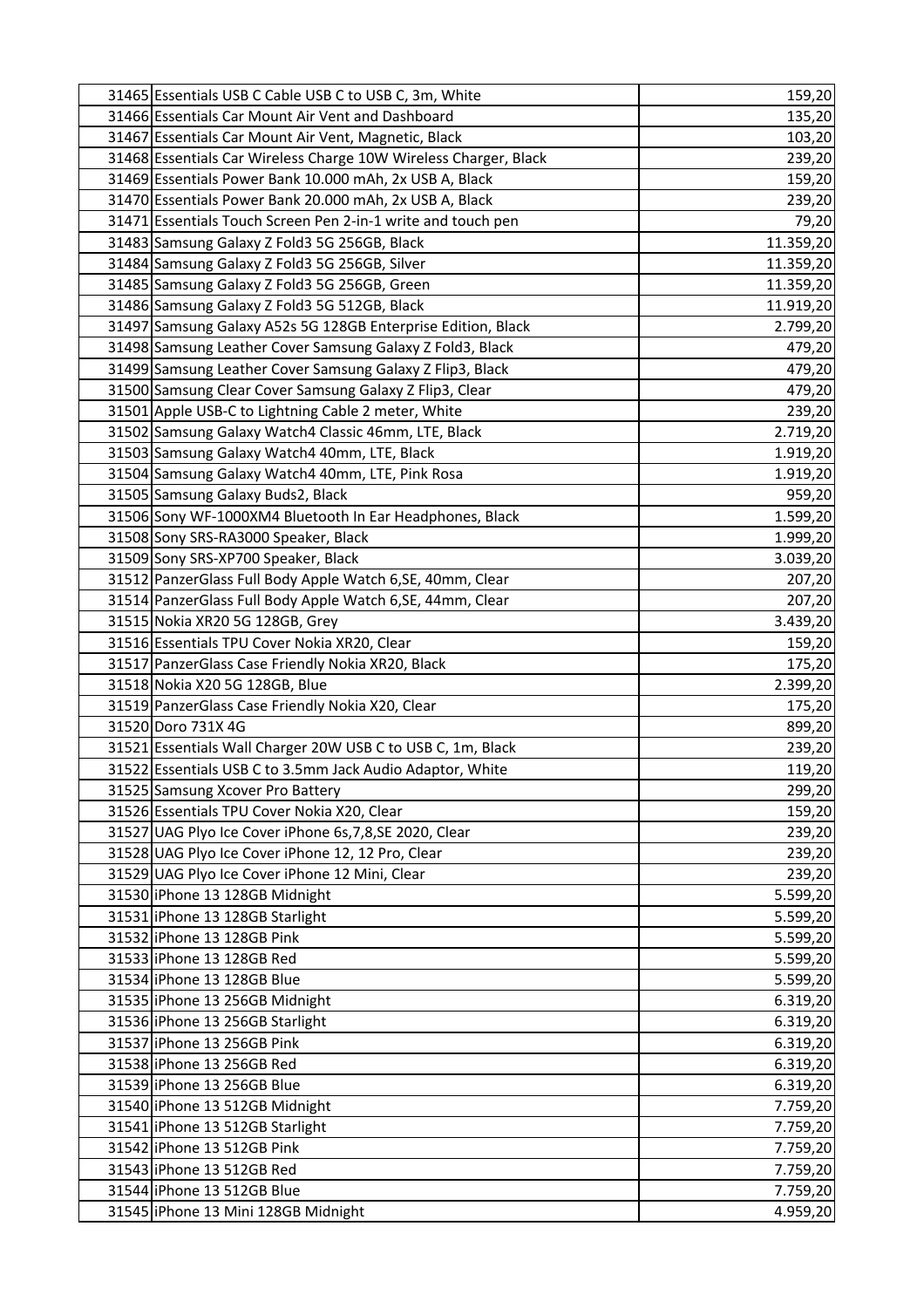| 31546 iPhone 13 Mini 128GB Starlight                                   | 4.959,20               |
|------------------------------------------------------------------------|------------------------|
| 31547 iPhone 13 Mini 128GB Pink                                        | 4.959,20               |
| 31548 iPhone 13 Mini 128GB Red                                         | 4.959,20               |
| 31549 iPhone 13 Mini 128GB Blue                                        | 4.959,20               |
| 31550 iPhone 13 Mini 256GB Midnight                                    | 5.679,20               |
| 31551 iPhone 13 Mini 256GB Starlight                                   | 5.679,20               |
| 31552 iPhone 13 Mini 256GB Pink                                        | 5.679,20               |
| 31553 iPhone 13 Mini 256GB Red                                         | 5.679,20               |
| 31554 iPhone 13 Mini 256GB Blue                                        | 5.679,20               |
| 31555 iPhone 13 Mini 512GB Midnight                                    | 7.119,20               |
| 31556 iPhone 13 Mini 512GB Starlight                                   | 7.119,20               |
| 31557 iPhone 13 Mini 512GB Pink                                        | 7.119,20               |
| 31558 iPhone 13 Mini 512GB Red                                         | 7.119,20               |
| 31559 iPhone 13 Mini 512GB Blue                                        | 7.119,20               |
| 31560 iPhone 13 Pro 128GB Graphite                                     | 7.199,20               |
| 31561 iPhone 13 Pro 128GB Silver                                       | 7.199,20               |
| 31562 iPhone 13 Pro 128GB Gold                                         | 7.199,20               |
| 31563 iPhone 13 Pro 128GB SierraBlue                                   | 7.199,20               |
| 31564 iPhone 13 Pro 256GB Graphite                                     | 7.919,20               |
| 31565 iPhone 13 Pro 256GB Silver                                       | 7.919,20               |
| 31566 iPhone 13 Pro 256GB Gold                                         | 7.919,20               |
| 31567 iPhone 13 Pro 256GB SierraBlue                                   | 7.919,20               |
| 31568 iPhone 13 Pro 512GB Graphite                                     | 9.359,20               |
| 31569 iPhone 13 Pro 512GB Silver                                       | 9.359,20               |
| 31570 iPhone 13 Pro 512GB Gold                                         | 9.359,20               |
| 31571 iPhone 13 Pro 512GB SierraBlue                                   | 9.359,20               |
| 31572 iPhone 13 Pro 1TB Graphite                                       | 10.799,20              |
| 31573 iPhone 13 Pro 1TB Silver                                         | 10.799,20              |
| 31574 iPhone 13 Pro 1TB Gold                                           | 10.799,20              |
| 31575 iPhone 13 Pro 1TB SierraBlue                                     | 10.799,20              |
| 31576 iPhone 13 Pro Max 128GB Graphite                                 | 7.759,20               |
| 31577 iPhone 13 Pro Max 128GB Silver                                   | 7.759,20               |
| 31578 iPhone 13 Pro Max 128GB Gold                                     | 7.759,20               |
| 31579 iPhone 13 Pro Max 128GB SierraBlue                               | 7.759,20               |
| 31580 iPhone 13 Pro Max 256GB Graphite                                 | 8.479,20               |
| 31581 iPhone 13 Pro Max 256GB Silver                                   | 8.479,20               |
| 31582 iPhone 13 Pro Max 256GB Gold                                     | 8.479,20               |
| 31583 iPhone 13 Pro Max 256GB SierraBlue                               | 8.479,20               |
| 31584 iPhone 13 Pro Max 512GB Graphite                                 | 9.919,20               |
| 31585 iPhone 13 Pro Max 512GB Silver                                   | 9.919,20               |
| 31586 iPhone 13 Pro Max 512GB Gold                                     | 9.919,20               |
| 31587 iPhone 13 Pro Max 512GB SierraBlue                               | 9.919,20               |
| 31588 iPhone 13 Pro Max 1TB Graphite                                   | 11.359,20              |
| 31589 iPhone 13 Pro Max 1TB Silver<br>31590 iPhone 13 Pro Max 1TB Gold | 11.359,20              |
| 31591   iPhone 13 Pro Max 1TB SierraBlue                               | 11.359,20<br>11.359,20 |
| 31592 Essentials TPU Cover iPhone 13 Mini, Clear                       | 159,20                 |
| 31593 Essentials TPU Cover iPhone 13, Clear                            | 159,20                 |
| 31594 Essentials TPU Cover iPhone 13 Pro, Clear                        | 159,20                 |
| 31595 Essentials TPU Cover iPhone 13 Pro Max, Clear                    | 159,20                 |
| 31596 Essentials Silicone Cover iPhone 13 Mini, Black                  | 183,20                 |
| 31597 Essentials Silicone Cover iPhone 13 Mini, Red                    | 183,20                 |
| 31598 Essentials Silicone Cover iPhone 13 Mini, Green                  | 183,20                 |
| 31599 Essentials Silicone Cover iPhone 13 Mini, Pink                   | 183,20                 |
|                                                                        |                        |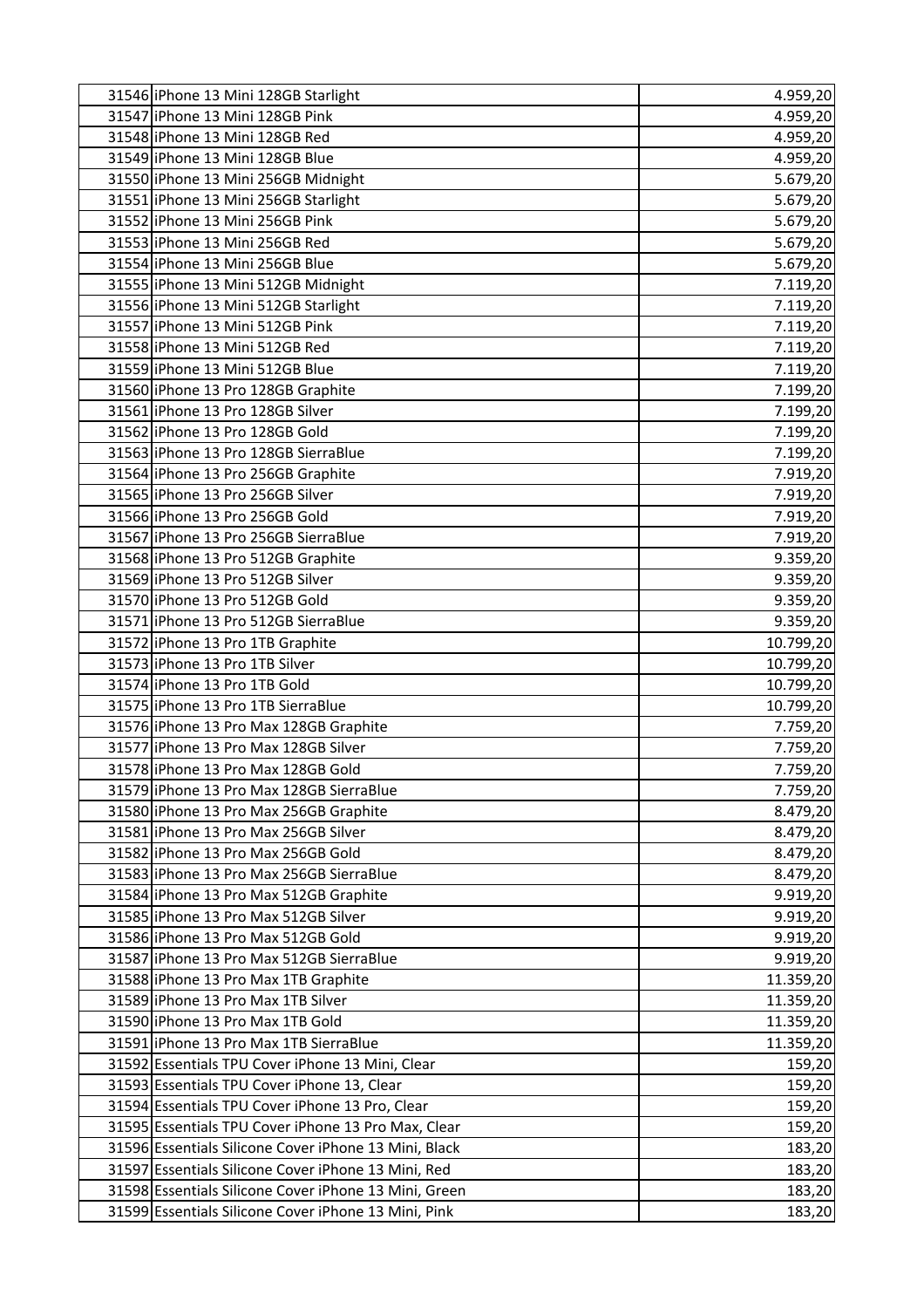| 31600 Essentials Silicone Cover iPhone 13, Black               | 183,20   |
|----------------------------------------------------------------|----------|
| 31601 Essentials Silicone Cover iPhone 13, Red                 | 183,20   |
| 31602 Essentials Silicone Cover iPhone 13, Green               | 183,20   |
| 31603 Essentials Silicone Cover iPhone 13, Pink                | 183,20   |
| 31604 Essentials Silicone Cover iPhone 13 Pro, Black           | 183,20   |
| 31605 Essentials Silicone Cover iPhone 13 Pro, Red             | 183,20   |
| 31606 Essentials Silicone Cover iPhone 13 Pro, Green           | 183,20   |
| 31607 Essentials Silicone Cover iPhone 13 Pro, Pink            | 183,20   |
| 31608 Essentials Silicone Cover iPhone 13 Pro Max, Black       | 183,20   |
| 31609 Essentials 3 Card PU Wallet iPhone 13 Mini, Black        | 199,20   |
| 31610 Essentials 3 Card PU Wallet iPhone 13, Black             | 199,20   |
| 31611 Essentials 3 Card PU Wallet iPhone 13 Pro, Black         | 199,20   |
| 31612 Essentials 3 Card PU Detach Wa iPhone 13 Mini, Black     | 239,20   |
| 31613 Essentials 3 Card PU Detach Wa iPhone 13, Black          | 239,20   |
| 31614 Essentials 3 Card PU Detach Wa iPhone 13 Pro, Black      | 239,20   |
| 31615 Essentials 3 Card PU Detach Wa iPhone 13 Pro Max, Black  | 239,20   |
| 31616 Essentials Leather Detach Wa iPhone 13 Mini, Black       | 279,20   |
| 31617 Essentials Leather Detach Wa iPhone 13 Mini, Red         | 279,20   |
| 31618 Essentials Leather Detach Wa iPhone 13 Mini, Grey        | 279,20   |
| 31619 Essentials Leather Detach Wa iPhone 13, Black            | 279,20   |
| 31620 Essentials Leather Detach Wa iPhone 13, Red              | 279,20   |
| 31621 Essentials Leather Detach Wa iPhone 13, Grey             | 279,20   |
| 31622 Essentials Leather Detach Wa iPhone 13 Pro, Black        | 279,20   |
| 31623 Essentials Leather Detach Wa iPhone 13 Pro, Red          | 279,20   |
| 31624 Essentials Leather Detach Wa iPhone 13 Pro, Grey         | 279,20   |
| 31625 Essentials Leather Detach Wa iPhone 13 Pro Max, Black    | 279,20   |
| 31626 Essentials Leather Detach Wa iPhone 13 Pro Max, Red      | 279,20   |
| 31627 PanzerGlass Case Friendly Priv iPhone 13 Mini, Black     | 207,20   |
| 31628 PanzerGlass Case Friendly iPhone 13 Mini, Black          | 207,20   |
| 31629 PanzerGlass Case Friendly Priv iPhone 13, 13 Pro, Black  | 207,20   |
| 31630 PanzerGlass Case Friendly iPhone 13, 13 Pro, Black       | 207,20   |
| 31631 PanzerGlass Case Friendly Priv iPhone 13 Pro Max, Black  | 207,20   |
| 31632 PanzerGlass Case Friendly iPhone 13 Pro Max, Black       | 207,20   |
| 31633 UAG Plyo Ice Cover iPhone 13, Clear                      | 239,20   |
| 31634 UAG Plyo Ice Cover iPhone 13 Pro, Clear                  | 239,20   |
| 31635 UAG Metropolis Kevlar Cover iPhone 13, Black             | 399,20   |
| 31636 UAG Metropolis Kevlar Cover iPhone 13 Pro, Black         | 399,20   |
| 31637 UAG Civilian Cover iPhone 13, Black                      | 239,20   |
| 31638 UAG Civilian Cover iPhone 13 Pro, Black                  | 239,20   |
| 31639 Apple Leather MagSafe Cover iPhone 13 Mini, Midnight     | 423,20   |
| 31640 Apple Leather MagSafe Cover iPhone 13 Pro, Midnight      | 423,20   |
| 31641 Apple Silicone MagSafe Cover iPhone 13 Mini, Midnight    | 343,20   |
| 31642 Apple Silicone MagSafe Cover iPhone 13 Pro, Midnight     | 343,20   |
| 31643 Apple Leather MagSafe Cover iPhone 13, Midnight          | 423,20   |
| 31645 Apple Silicone MagSafe Cover iPhone 13, Midnight         | 343,20   |
| 31646 Apple Silicone MagSafe Cover iPhone 13 Pro Max, Midnight | 343,20   |
| 31647 iPad Mini 64GB 5G Space Grey Gen. 6.                     | 4.479,20 |
| 31648 Apple Smart Folio iPad Mini Gen. 6., Black               | 423,20   |
| 31649 Apple iPad 64GB WiFi 10.2inch, Space Grey, Gen. 9        | 2.239,20 |
| 31650 Apple iPad 64GB WiFi 10.2inch, Silver, Gen. 9            | 2.239,20 |
| 31651 Apple iPad 256GB WiFi 10.2inch, Space Grey, Gen. 9       | 3.279,20 |
| 31652 Apple iPad 64GB 4G 10.2inch, Space Grey, Gen. 9          | 3.119,20 |
| 31653 Apple iPad 64GB 4G 10.2inch, Silver, Gen. 9              | 3.119,20 |
| 31654 Apple iPad 256GB 4G 10.2inch, Space Grey, Gen. 9         | 4.159,20 |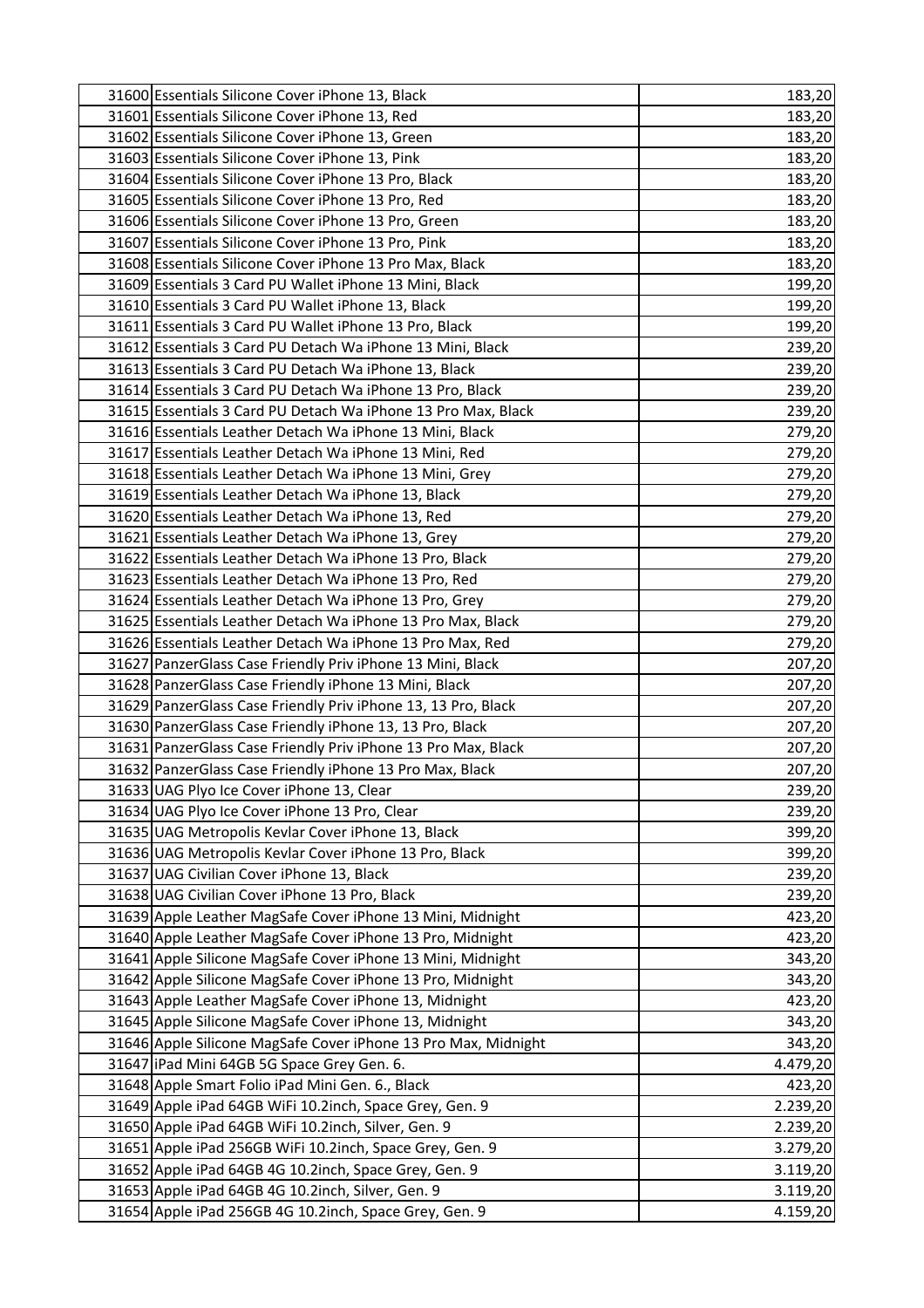| 31656 Richmond & Finch Cover iPhone 13, Golden Jungle               | 199,20           |
|---------------------------------------------------------------------|------------------|
| 31657 Richmond & Finch Cover iPhone 13 Pro, Golden Jungle           | 199,20           |
| 31658 Richmond & Finch Cover iPhone 13, Zebra                       | 199,20           |
| 31659 Richmond & Finch Cover iPhone 13 Pro, Zebra                   | 199,20           |
| 31660 Richmond & Finch Cover iPhone 13 Pro Max, Zebra               | 199,20           |
| 31661 Richmond & Finch Cover iPhone 13, Clear                       | 199,20           |
| 31662 Richmond & Finch Cover iPhone 13 Pro, Clear                   | 199,20           |
| 31663 Richmond & Finch Cover iPhone 13 Pro Max, Clear               | 199,20           |
| 31664 Richmond & Finch Cover iPhone 13, Black Marble                | 199,20           |
| 31665 Richmond & Finch Cover iPhone 13 Pro, Black Marble            | 199,20           |
| 31666 Richmond & Finch Cover iPhone 13 Pro Max Black Marble         | 199,20           |
| 31667 Richmond & Finch Cover iPhone 13, White Marble                | 199,20           |
| 31668 Richmond & Finch Cover iPhone 13 Pro, White Marble            | 199,20           |
| 31669 Richmond & Finch Cover iPhone 13 Pro Max White Marble         | 199,20           |
| 31670 Richmond & Finch Cover iPhone 13, Green Leopard               | 199,20           |
| 31671 Richmond & Finch Cover iPhone 13 Pro, Green Leopard           | 199,20           |
| 31672 Richmond & Finch Cover iPhone 13 Pro Max Green Leopar         | 199,20           |
| 31673 Richmond & Finch Cover iPhone 13, Floral Jungle               | 199,20           |
| 31674 Richmond & Finch Cover iPhone 13 Pro, Floral Jungle           | 199,20           |
| 31675 Apple Watch SE 40mm 4G Gold Alu Case, Starlight SB            | 2.159,20         |
| 31676 Apple Watch SE 40mm 4G Gold Alu Case, Maize White SL          | 2.159,20         |
| 31677 Apple Watch SE 40mm 4G Space Grey Alu Case, Midnig SB         | 2.159,20         |
| 31679 Apple Watch SE 44mm 4G Space Grey Alu Case, Midnig SB         | 2.399,20         |
| 31680 Apple Watch SE 44mm 4G Space Grey Alu Case, Grey SL           | 2.399,20         |
| 31681 PanzerGlass Case Friendly BULK iPhone SE 2020, 50pcs, Black   | 10.360,00        |
| 31682 PanzerGlass Case Friendly BULK iPhone 12,12 Pro 50pcs, Black  | 10.360,00        |
| 31683 PanzerGlass Case Friendly BULK iPhone 13,13 Pro 50pcs, Black  | 10.360,00        |
| 31684 PanzerGlass Case Friendly BULK Samsung Galaxy A32 50pcs Black | 8.760,00         |
| 31685 PanzerGlass Case Friendly BULK Samsung Galaxy Xcover 5, 50pcs | 8.760,00         |
| 31687 PanzerGlass Case Friendly BULK Samsung A52, A53, 50pcs Black  | 10.360,00        |
| 31688 Richmond & Finch Cover iPhone 12, 12 Pro, Golden Jung         | 199,20           |
| 31689 Richmond & Finch Cover iPhone 12, 12 Pro, Zebra               | 199,20           |
| 31690 Richmond & Finch Cover iPhone 12 Pro, Clear                   | 199,20           |
| 31691 Richmond & Finch Cover iPhone 12 Pro, Black Marble            | 199,20           |
| 31692 Richmond & Finch Cover iPhone 11, Black Marble                | 199,20           |
| 31693 Richmond & Finch Cover iPhone SE 2020, Black Marble           | 199,20           |
| 31694 Richmond & Finch Cover iPhone 12 Pro, White Marble            | 199,20           |
| 31695 Richmond & Finch Cover iPhone 11, White Marble                | 199,20           |
| 31696 Richmond & Finch Cover iPhone SE 2020, White Marble           | 199,20           |
| 31697 Richmond & Finch Cover iPhone 12 Pro, Green Leopard           | 199,20           |
| 31698 Richmond & Finch Cover iPhone 11, Green Leopard               | 199,20           |
| 31699 Richmond & Finch Cover iPhone SE 2020, Green Leopard          | 199,20           |
| 31700 Richmond & Finch Cover iPhone 12,12 Pro Floral Jungle         | 199,20           |
| 31701 Richmond & Finch PopGrip Zebra                                | 119,20           |
| 31702 Richmond & Finch PopGrip Black Marble                         | 119,20           |
| 31703 Richmond & Finch PopGrip Green Leopard                        | 119,20           |
| 31704 Richmond & Finch Airpod Case Zebra                            | 159,20           |
| 31705 Richmond & Finch Airpod Case White Marble                     | 159,20           |
| 31706 Richmond & Finch Airpod Case Black Marble                     | 159,20           |
| 31707 Richmond & Finch Airpod Pro Case, Zebra                       | 159,20           |
| 31708 Richmond & Finch Airpod Pro Case, White Marble                | 159,20           |
| 31709 Richmond & Finch Airpod Pro Case, Black Marble                | 159,20           |
| 31713 PanzerGlass Full Body Apple Watch 7, 40mm, Clear              | 207,20<br>207,20 |
| 31714 PanzerGlass Full Body Apple Watch 7, 40mm, Black              |                  |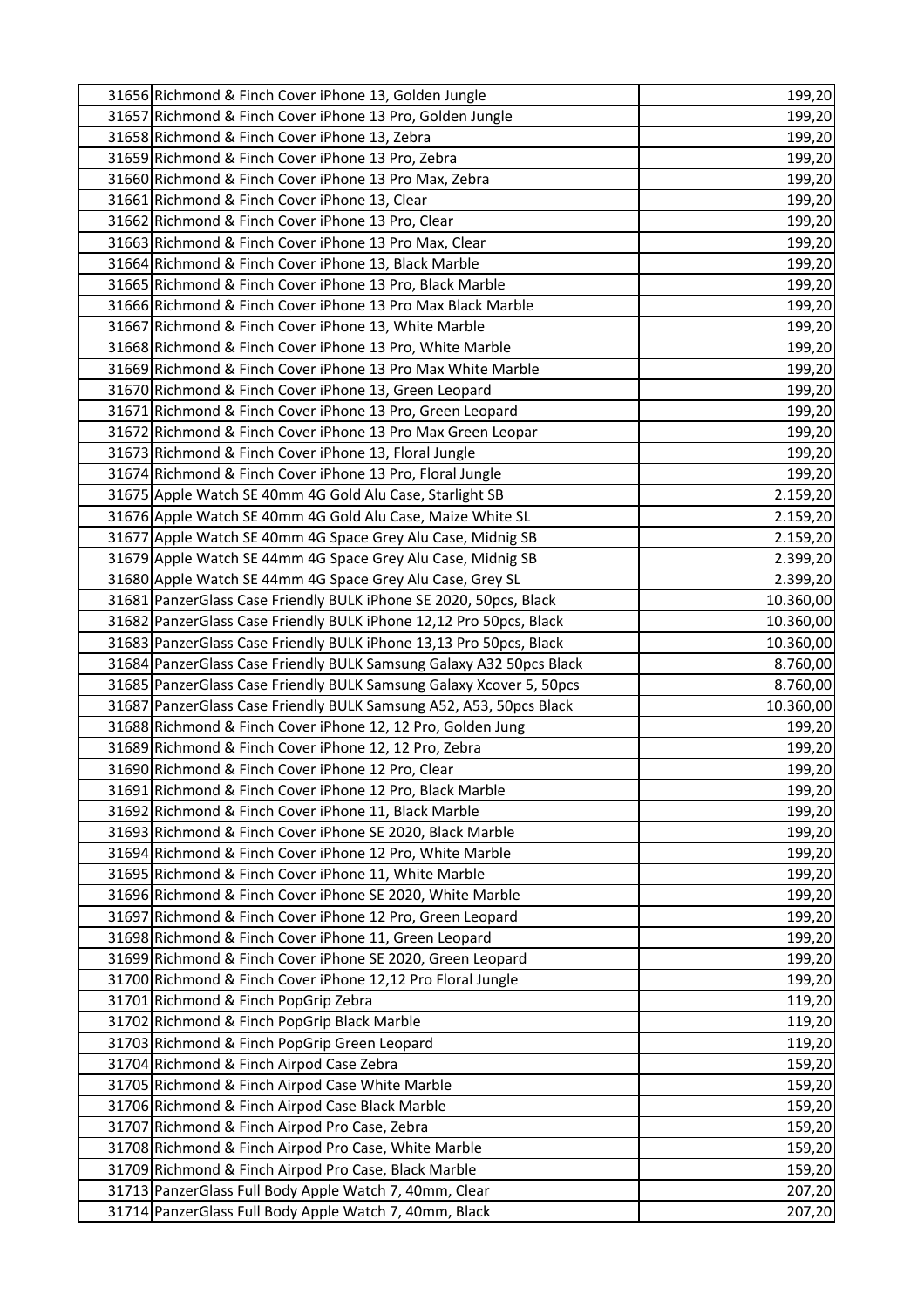| 31715 PanzerGlass Full Body Apple Watch 7, 44mm, Clear            | 207,20   |
|-------------------------------------------------------------------|----------|
| 31716 PanzerGlass Full Body Apple Watch 7, 44mm, Black            | 207,20   |
| 31754 Google Nest Hub, Gen 2 Charcoal                             | 639,20   |
| 31755 Google Nest Hub, Gen 2 Chalk                                | 639,20   |
| 31757 Sony Xperia 5 III 5G 128GB Black                            | 5.599,20 |
| 31758 Sony Xperia 5 III 5G 128GB Green                            | 5.599,20 |
| 31760 Essentials TPU Cover Sony Xperia 5 III, Clear               | 159,20   |
| 31763 Samsung Galaxy Z Flip3 5G 128GB, Black                      | 6.559,20 |
| 31764 Samsung Galaxy Z Flip3 5G 128GB, Lavendel                   | 6.559,20 |
| 31765 Samsung Galaxy Z Flip3 5G 128GB, Beige                      | 6.559,20 |
| 31766 Samsung Galaxy Z Flip3 5G 128GB, Green                      | 6.559,20 |
| 31767 Samsung Galaxy Z Flip3 5G 256GB, Black                      | 6.959,20 |
| 31769 Apple Watch S7 41mm 4G Midnight Alu Case Midnight SB        | 3.279,20 |
| 31770 Apple Watch S7 41mm 4G Starlight Alu Case Starligh SB       | 3.279,20 |
| 31771 Apple Watch S7 41mm 4G Green Alu Case Clover SB             | 3.279,20 |
| 31772 Apple Watch S7 41mm 4G Blue Alu Case Abyss Blue SB          | 3.279,20 |
| 31773 Apple Watch S7 45mm 4G Midnight Alu Case Midnight SB        | 3.519,20 |
| 31774 Apple Watch S7 45mm 4G Starlight Alu Case Starligh SB       | 3.519,20 |
| 31775 Apple Watch S7 45mm 4G Green Alu Case Clover SB             | 3.519,20 |
| 31776 Apple Watch S7 45mm 4G Blue Alu Case Abyss Blue SB          | 3.519,20 |
| 31782 Apple USB-C to Lightning Cable 1 meter, White               | 199,20   |
| 31783 Apple AirPods Pro 2021 with Wireless Charging Case          | 1.759,20 |
| 31784 Apple AirPods Gen. 3 with MagSafe Charging Case             | 1.239,20 |
| 31792 UAG Metropolis Case iPad Pro 11inch, Air10.9 Black          | 399,20   |
| 31793 UAG Metropolis Case iPad Pro 12.9inch, Black                | 559,20   |
| 31795 Emporia Leather Wallet Case Emporia Smart 5, Black          | 199,20   |
| 31804 Essentials Universal Tablet Case, Up to 11inch, Black       | 199,20   |
| 31805 dbramante1928 Recycled Case iPhone 7,8, SE 2020, Clear      | 159,20   |
| 31806 dbramante1928 Recycled Case iPhone 7,8, SE 2020, Black      | 159,20   |
| 31807 dbramante1928 Recycled Case iPhone XR, 11, Clear            | 159,20   |
| 31808 dbramante 1928 Recycled Case iPhone XR, 11, Black           | 159,20   |
| 31809 dbramante1928 Recycled Case iPhone 12, 12 Pro, Clear        | 159,20   |
| 31810 dbramante1928 Recycled Case iPhone 12, 12 Pro, Black        | 159,20   |
| 31811 dbramante1928 Recycled Case iPhone 13, Clear                | 159,20   |
| 31812 dbramante1928 Recycled Case iPhone 13, Black                | 159,20   |
| 31813 dbramante1928 Recycled Case iPhone 13 Pro, Clear            | 159,20   |
| 31814 dbramante1928 Recycled Case iPhone 13 Pro, Black            | 159,20   |
| 31815 dbramante1928 Recycled Case iPhone 13 Pro Max, Clear        | 159,20   |
| 31816 dbramante1928 Recycled Case iPhone 13 Pro Max, Black        | 159,20   |
| 31817 dbramante1928 Recycled Case Samsung Galaxy A22, Clear       | 159,20   |
| 31818 dbramante1928 Recycled Case Samsung Galaxy A22, Black       | 159,20   |
| 31819 dbramante1928 Recycled Case Samsung Galaxy A32 5G, Clear    | 159,20   |
| 31820 dbramante1928 Recycled Case Samsung Galaxy A32 5G, Black    | 159,20   |
| 31821 dbramante1928 Recycled Case Samsung Galaxy A52, A52s, Clear | 159,20   |
| 31822 dbramante1928 Recycled Case Samsung Galaxy S21, Clear       | 159,20   |
| 31823 dbramante1928 Recycled Case Samsung Galaxy S21, Black       | 159,20   |
| 31824 dbramante1928 Recycled Case Samsung Galaxy S21 Plus, Clear  | 159,20   |
| 31825 dbramante 1928 Recycled Case Samsung Galaxy S21 Plus, Black | 159,20   |
| 31826 dbramante 1928 Recycled Case Samsung Galaxy S21 Ultra Clear | 159,20   |
| 31827 dbramante1928 Recycled Case Samsung Galaxy S21 Ultra Black  | 159,20   |
| 31828 dbramante1928 Recycled Case Samsung Xcover 5, Clear         | 159,20   |
| 31829 dbramante1928 Recycled Case Samsung Xcover 5, Black         | 159,20   |
| 31830 dbramante1928 Recycled Case Samsung Xcover Pro, Clear       | 159,20   |
| 31831 dbramante1928 Recycled Case Samsung Xcover Pro, Black       | 159,20   |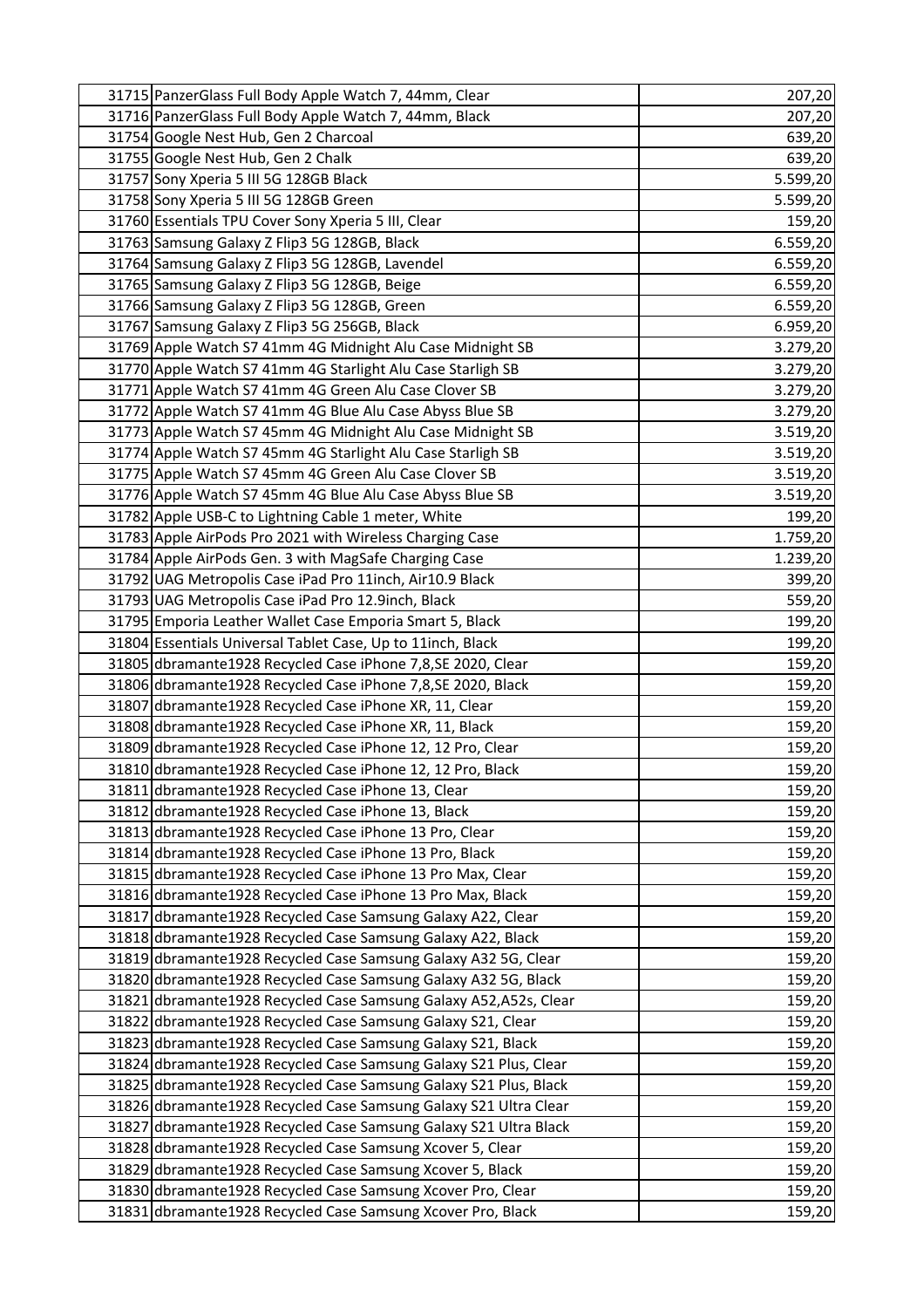| 31833 dbramante1928 Recycled Case iPhone 13, Blue                                                                      | 159,20           |
|------------------------------------------------------------------------------------------------------------------------|------------------|
| 31834 dbramante1928 Recycled Case iPhone 12 Mini, Clear                                                                | 159,20           |
| 31835 Samsung Galaxy S21 FE 5G 128GB Grey                                                                              | 4.799,20         |
| 31836 Samsung Galaxy S21 FE 5G 128GB White                                                                             | 4.799,20         |
| 31837 Samsung Galaxy S21 FE 5G 128GB Green                                                                             | 4.799,20         |
| 31838 Samsung Galaxy S21 FE 5G 128GB Lavendel                                                                          | 4.799,20         |
| 31839 Samsung Galaxy S21 FE 5G 256GB Grey                                                                              | 5.199,20         |
| 31840 PanzerGlass Case Friendly Samsung Galaxy S21 FE, Black                                                           | 207,20           |
| 31841 Essentials TPU Cover Samsung Galaxy S21 FE, Clear                                                                | 159,20           |
| 31842 Essentials 3 Card PU Detach Wa Samsung Galaxy S21 FE, Black                                                      | 239,20           |
| 31843 dbramante1928 Recycled Case Samsung Galaxy S21 FE, Clear                                                         | 159,20           |
| 31844 Nokia 105 4G, Black                                                                                              | 399,20           |
| 31845 Samsung Galaxy Watch4 40mm, Bluetooth, Grey                                                                      | 1.599,20         |
| 31846 Samsung Galaxy Tab A8 4G 32GB Grey                                                                               | 1.839,20         |
| 31847 dbramante1928 Recycled Case Samsung Galaxy A52, A52s, Black                                                      | 159,20           |
| 31848 Lenovo Tab P11 Plus 4G 128GB Grey                                                                                | 1.919,20         |
| 31849 Essentials USB C Cable USB C to Micro-USB, 1m, Black                                                             | 103,20           |
| 31850 Samsung Galaxy Tab S8 Ultra 5G, 128GB, Grey                                                                      | 8.399,20         |
| 31851 Samsung Power Adaptor 45W USB C to USB C, 1m, Black                                                              | 319,20           |
| 31852 Samsung Protect Standing Cover Samsung Galaxy Tab S8 Ultra                                                       | 439,20           |
| 31853 Samsung Keyboard Book Cover Samsung Galaxy Tab S8 Ultra                                                          | 2.199,20         |
| 31854 Deltaco Office LED Table Lamp Wireless Charging 10W, 400lm                                                       | 499,20           |
| 31855 Samsung Galaxy S22 5G 128GB Black                                                                                | 5.359,20         |
| 31856 Samsung Galaxy S22 5G 128GB White                                                                                | 5.359,20         |
| 31857 Samsung Galaxy S22 5G 128GB Green                                                                                | 5.359,20         |
| 31858 Samsung Galaxy S22 5G 128GB Pink                                                                                 | 5.359,20         |
| 31859 Samsung Galaxy S22 5G 256GB Black                                                                                | 5.679,20         |
| 31860 Samsung Galaxy S22 Plus 5G 128GB, Black                                                                          | 6.639,20         |
| 31861 Samsung Galaxy S22 Plus 5G 128GB, White                                                                          | 6.639,20         |
| 31862 Samsung Galaxy S22 Plus 5G 128GB, Green                                                                          | 6.639,20         |
| 31863 Samsung Galaxy S22 Plus 5G 128GB, Pink                                                                           | 6.639,20         |
| 31864 Samsung Galaxy S22 Plus 5G 256GB, Black                                                                          | 6.959,20         |
| 31865 Samsung Galaxy S22 Ultra 5G 128GB, Black                                                                         | 7.919,20         |
| 31866 Samsung Galaxy S22 Ultra 5G 128GB, White                                                                         | 7.919,20         |
| 31867 Samsung Galaxy S22 Ultra 5G 128GB, Burgundy                                                                      | 7.919,20         |
| 31868 Samsung Galaxy S22 Ultra 5G 128GB, Green                                                                         | 7.919,20         |
| 31869 Samsung Galaxy S22 Ultra 5G 256GB, Black                                                                         | 8.559,20         |
| 31870 Samsung Galaxy S22 Ultra 5G 512GB, Black                                                                         | 9.199,20         |
| 31871 Samsung Galaxy S22 Ultra 5G 512GB, Burgundy                                                                      | 9.199,20         |
| 31872 Samsung Galaxy S22 Ultra 5G 512GB, Green                                                                         | 9.199,20         |
| 31873 dbramante1928 Recycled Case iPhone 12 Mini, Black                                                                | 159,20           |
| 31874 PanzerGlass Case Friendly Samsung Galaxy S22, Black                                                              | 207,20           |
| 31875 PanzerGlass Case Friendly Samsung Galaxy S22 Plus, Black                                                         | 207,20           |
| 31876 PanzerGlass Case Friendly Samsung Galaxy S22 Ultra Black                                                         | 207,20           |
| 31877 Essentials TPU Cover Samsung Galaxy S22, Clear                                                                   | 159,20           |
| 31878 Essentials TPU Cover Samsung Galaxy S22 Plus, Clear<br>31879 Essentials TPU Cover Samsung Galaxy S22 Ultra Clear | 159,20<br>159,20 |
| 31880 Essentials 3 Card PU Detach Wa Samsung Galaxy S22, Black                                                         | 239,20           |
| 31881 Essentials 3 Card PU Detach Wa Samsung Galaxy S22 Plus, Black                                                    | 239,20           |
| 31882 Essentials 3 Card PU Detach Wa Samsung Galaxy S22 Ultra Black                                                    | 239,20           |
| 31883 Samsung Smart Clear View Cover Samsung Galaxy S22, Black                                                         | 399,20           |
| 31884 Samsung Smart Clear View Cover Samsung Galaxy S22 Plus, Black                                                    | 399,20           |
| 31885 Samsung Smart Clear View Cover Samsung Galaxy S22 Ultra Black                                                    | 399,20           |
| 31886 dbramante1928 Recycled Case Samsung Galaxy S22, Clear                                                            | 159,20           |
|                                                                                                                        |                  |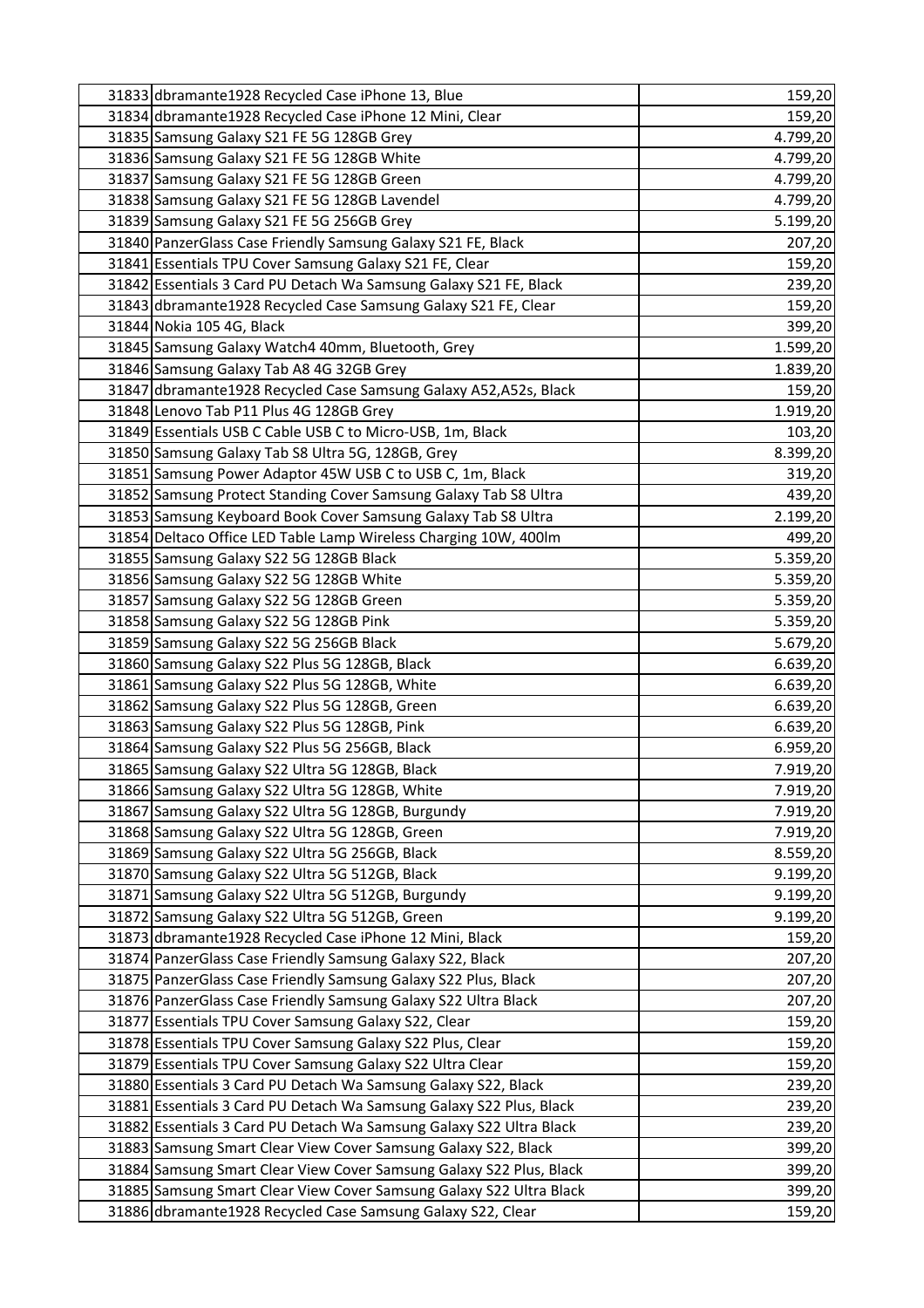| 31887 dbramante1928 Recycled Case Samsung Galaxy S22, Black                                                             | 159,20           |
|-------------------------------------------------------------------------------------------------------------------------|------------------|
| 31888 dbramante 1928 Recycled Case Samsung Galaxy S22 Plus, Clear                                                       | 159,20           |
| 31889 dbramante1928 Recycled Case Samsung Galaxy S22 Plus, Black                                                        | 159,20           |
| 31890 dbramante1928 Recycled Case Samsung Galaxy S22 Ultra Clear                                                        | 159,20           |
| 31891 dbramante1928 Recycled Case Samsung Galaxy S22 Ultra Black                                                        | 159,20           |
| 31892 UAG Plasma Ice Cover iPhone 13 Mini, Clear                                                                        | 299,20           |
| 31893 Essentials Case Samsung Galaxy Tab A8, Black                                                                      | 199,20           |
| 31894 iPhone SE 5G 64GB Black                                                                                           | 3.199,20         |
| 31895 iPhone SE 5G 64GB White                                                                                           | 3.199,20         |
| 31896 iPhone SE 5G 64GB Red                                                                                             | 3.199,20         |
| 31897 iPhone SE 5G 128GB Black                                                                                          | 3.599,20         |
| 31898 iPhone SE 5G 128GB White                                                                                          | 3.599,20         |
| 31899 iPhone SE 5G 128GB Red                                                                                            | 3.599,20         |
| 31900 iPhone SE 5G 256GB Black                                                                                          | 4.319,20         |
| 31901 iPhone SE 5G 256GB White                                                                                          | 4.319,20         |
| 31902 iPhone SE 5G 256GB Red                                                                                            | 4.319,20         |
| 31903 Apple Silicone Cover iPhone SE, Midnight                                                                          | 239,20           |
| 31904 iPhone 13 Mini 128GB Green                                                                                        | 4.959,20         |
| 31905 iPhone 13 Mini 256GB Green                                                                                        | 5.679,20         |
| 31906 iPhone 13 Mini 512GB Green                                                                                        | 7.119,20         |
| 31907 iPhone 13 128GB Green                                                                                             | 5.599,20         |
| 31908 iPhone 13 256GB Green                                                                                             | 6.319,20         |
| 31909 iPhone 13 512GB Green                                                                                             | 7.759,20         |
| 31910 iPhone 13 Pro 128GB Green                                                                                         | 7.199,20         |
| 31911 iPhone 13 Pro 256GB Green                                                                                         | 7.919,20         |
| 31912   iPhone 13 Pro 512GB Green                                                                                       | 9.359,20         |
| 31913 iPhone 13 Pro 1TB Green                                                                                           | 10.799,20        |
| 31914 iPhone 13 Pro Max 128GB Green                                                                                     | 7.759,20         |
| 31915 iPhone 13 Pro Max 256GB Green                                                                                     | 8.479,20         |
| 31916 iPhone 13 Pro Max 512GB Green                                                                                     | 9.919,20         |
| 31917 iPhone 13 Pro Max 1TB Green                                                                                       | 11.359,20        |
| 31918 Doro 5861 4G, Graphite                                                                                            | 799,20           |
| 31919 Doro 6821 4G, Black White                                                                                         | 1.039,20         |
| 31920 Samsung Galaxy S22 5G 128GB Enterprise Edition, Black                                                             | 5.519,20         |
| 31921 Samsung Galaxy A33 5G 128GB Enterprise Edition, Black                                                             | 2.319,20         |
| 31922 PanzerGlass Case Friendly Samsung Galaxy A33 5G, Black                                                            | 207,20           |
| 31923 Essentials TPU Cover Samsung Galaxy A33 5G, Clear                                                                 | 159,20           |
| 31924 Essentials 3 Card PU Detach Wa Samsung Galaxy A33 5G, Black                                                       | 239,20           |
| 31925 Samsung Galaxy A53 5G 128GB Enterprise Edition, Black                                                             | 2.799,20         |
| 31926 Essentials TPU Cover Samsung Galaxy A53 5G, Clear                                                                 | 159,20           |
| 31927 Essentials 3 Card PU Detach Wa Samsung Galaxy A53 5G, Black                                                       | 239,20           |
| 31928 dbramante1928 Recycled Case Samsung Galaxy A53 5G, Clear                                                          | 159,20           |
| 31929 dbramante1928 Recycled Case Samsung Galaxy A53 5G, Black                                                          | 159,20           |
| 31930 Essentials Wireless Charging Stand, 3-in-1, 15W 5W 3 W                                                            | 319,20           |
| 31931 Essentials Lightning MFI Cable USB C to Lightning, 20cm Black                                                     | 127,20           |
| 31932 Essentials Lightning MFI Cable USB A to Lightning, 20cm Black                                                     | 127,20           |
| 31933 dbramante1928 Recycled Case Samsung Galaxy A33 5G, Clear                                                          | 159,20           |
| 31934 dbramante1928 Recycled Case Samsung Galaxy A33 5G, Black<br>31935 UAG Plyo Ice Cover Samsung Galaxy A33 5G, Clear | 159,20<br>239,20 |
| 31937 Hello Magnetic Micro USB Dock                                                                                     | 249,20           |
| 31938 Motorola Defy 64GB, Black                                                                                         | 1.999,20         |
| 31941 UAG Civilian Cover Samsung Galaxy S22, Black                                                                      | 299,20           |
| 31942 UAG Plyo Ice Cover Samsung Galaxy S22, Clear                                                                      | 239,20           |
| 31943 PanzerGlass Case Friendly BULK Samsung A33 5G 50pcs Black                                                         | 10.360,00        |
|                                                                                                                         |                  |